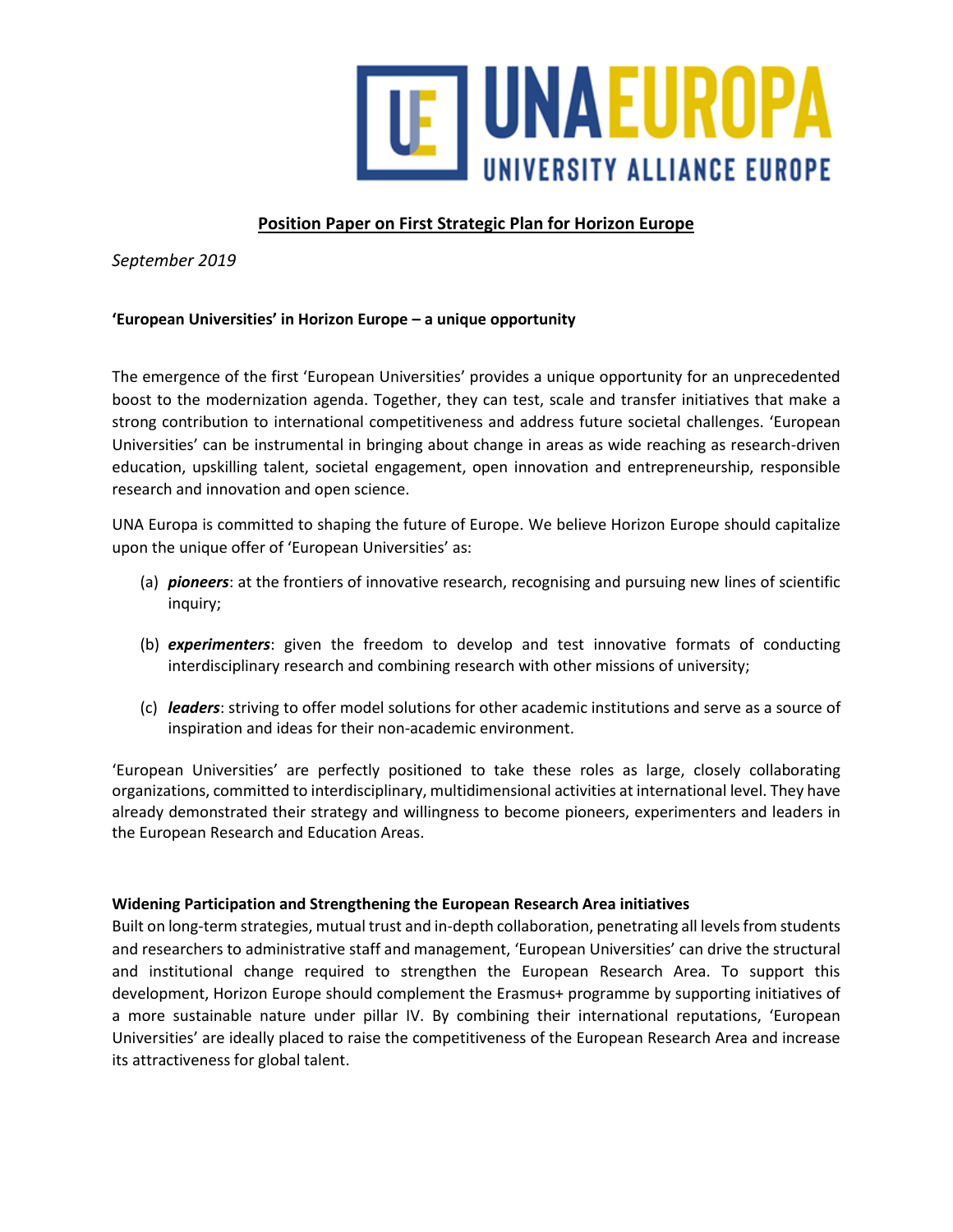

To support 'European Universities' contributions to strengthening the European Research Area and its synergies with the European Education Area, UNA Europa proposes to explore the testing of open competition formats under Horizon Europe, including:

### (a) *Connecting all missions of the university*:

Promoting synergies between education, research, innovation and societal engagement by testing strategies for transferring research results into teaching and for enabling students to connect with research, innovation and societal engagement activities. For example, supporting international joint programmes aimed at the most promising Masters students in 3 tracks: research (offering research internships, support for research thesis), innovation (involvement in cooperation with industry), societal engagement (involvement in social programmes with NGOs and local governments).

### (b) *Da Vinci Gateways*:

Developing formats which serve to combine interdisciplinary research, specialized education, technology transfer and societal engagement in a particular field, defined bottom-up. The gateways would serve as transnational 'centres of excellence' not only in research, but would foster creativity and innovation across all dimensions of the mission of 'European Universities' and attract the best talent from around the world. The action should promote centres which foster cross-sectoral research and education, with a special impact - including social - of potentially created innovations of any kind.

## (c) *Future of ERA*:

Supporting pilots to articulate visions on ERA, for example pre-defined thematic calls how the ERA and EHEA can be more closely integrated and practically implemented. Such calls would provide essential knowledge to reform and enhance the European research, innovation, *and education* system.

### (d) *Promoting Sustainable Cooperation*:

Achieving the goals of the European Research Area requires long-term commitment towards institutional change. To match this commitment, Horizon Europe should recognize the need for the development of funding schemes which would support innovative, interdisciplinary and international research teams beyond the limits of a 3- or 5-year grant.

### **Clusters**

By promoting long-term programmes based on truly international and interdisciplinary education, research and innovation and cross-fertilization of knowledge across the sciences and humanities, 'European Universities' will contribute to the necessary knowledge and skills to create, design and implement the goals of the Horizon Europe clusters. Their structured, in-depth and long-term collaboration strategies and links with their respective ecosystems can provide the sustainability required to address the challenges outlined by the clusters.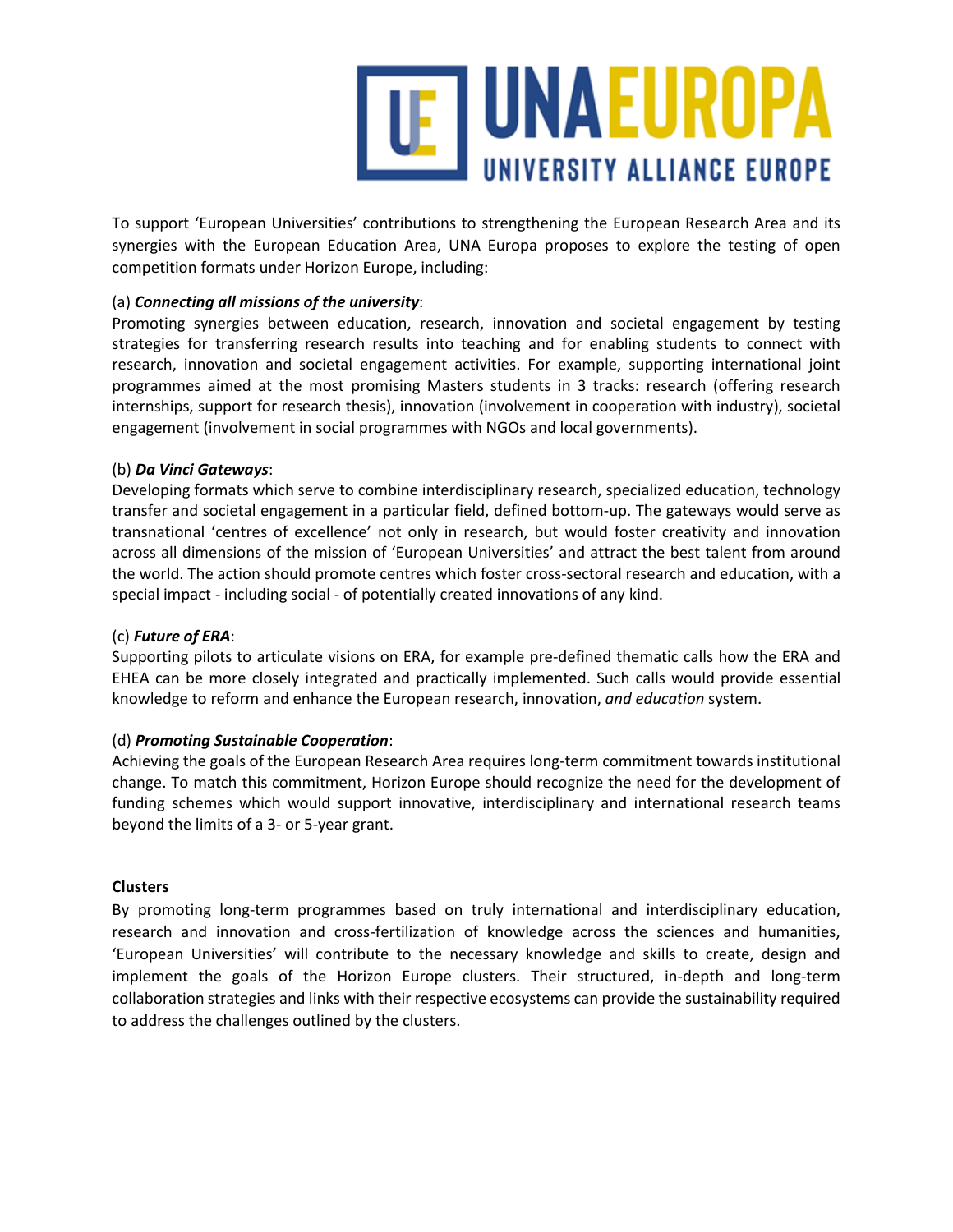

UNA Europa stresses the importance given to the social sciences and humanities across the clusters in all their stages: from design to implementation and evaluation. We would welcome further the building of bridges between the clusters, especially the connection of Cluster 2 Culture, creativity & inclusive society to all other clusters.. This broad trans-sectoral approach is required to address the societal challenges of tomorrow.

UNA Europa reaffirms the need for a strong Cluster 2, demonstrating European commitment to the objectives that democracy, social transformations and culture represent. UNA Europa also calls upon the European Commission to invest in research that goes beyond traditional policy responses and common wisdom and that embrace the added value of transdisciplinarity and sustainable collaboration.

## **About UNA Europa**

The UNA Europa partners are Freie Universität Berlin, Alma Mater Studiorum Universitá di Bologna, University of Edinburgh, Uniwersytet Jagielloński w Krakowie, KU Leuven, Universidad Complutense de Madrid and Université Paris 1 Panthéon-Sorbonne. Having joined forces to create UNA Europa in 2018, the seven leading and research universities were selected among the first 'European Universities' under the Erasmus+ pilot call in June 2019 to implement their strategy for the European university of the future.

UNA Europa is committed to developing in-depth cooperation and long-term integration between the seven universities, focusing on excellent and innovative research and teaching, as well as boosting international opportunities for students and staff. Aiming to go beyond traditional geographical and disciplinary boundaries, the collaboration will result in a 'multi-campus' university model, ensuring that graduates and researchers are equipped to shape the future.

UNA Europa has launched four initial focus areas for collaboration are Cultural Heritage, Data Science & Artificial Intelligence, European Studies and Sustainability. These truly interdisciplinary areas promote cross-fertilization of knowledge across the sciences and humanities, across the seven campuses and with our societal stakeholders. UNA Europa's soon-to-be-established FutureUniLab will generate new concepts for international education and research, integrating them across the seven partners and fostering their transfer to other instiutions.

Following one year of intensive collaboration between the UNA Europa partners, the UNA Europa association (vzw) was formally established in February 2019, with its official seat in Brussels. The goals of the UNA Europa association are to ensure the success and sustainability of the alliance and to actively contribute to the development of the European Higher Education and Research Areas.

We rest at the disposal of the European Commission and other stakeholders to discuss our ideas in more detail.